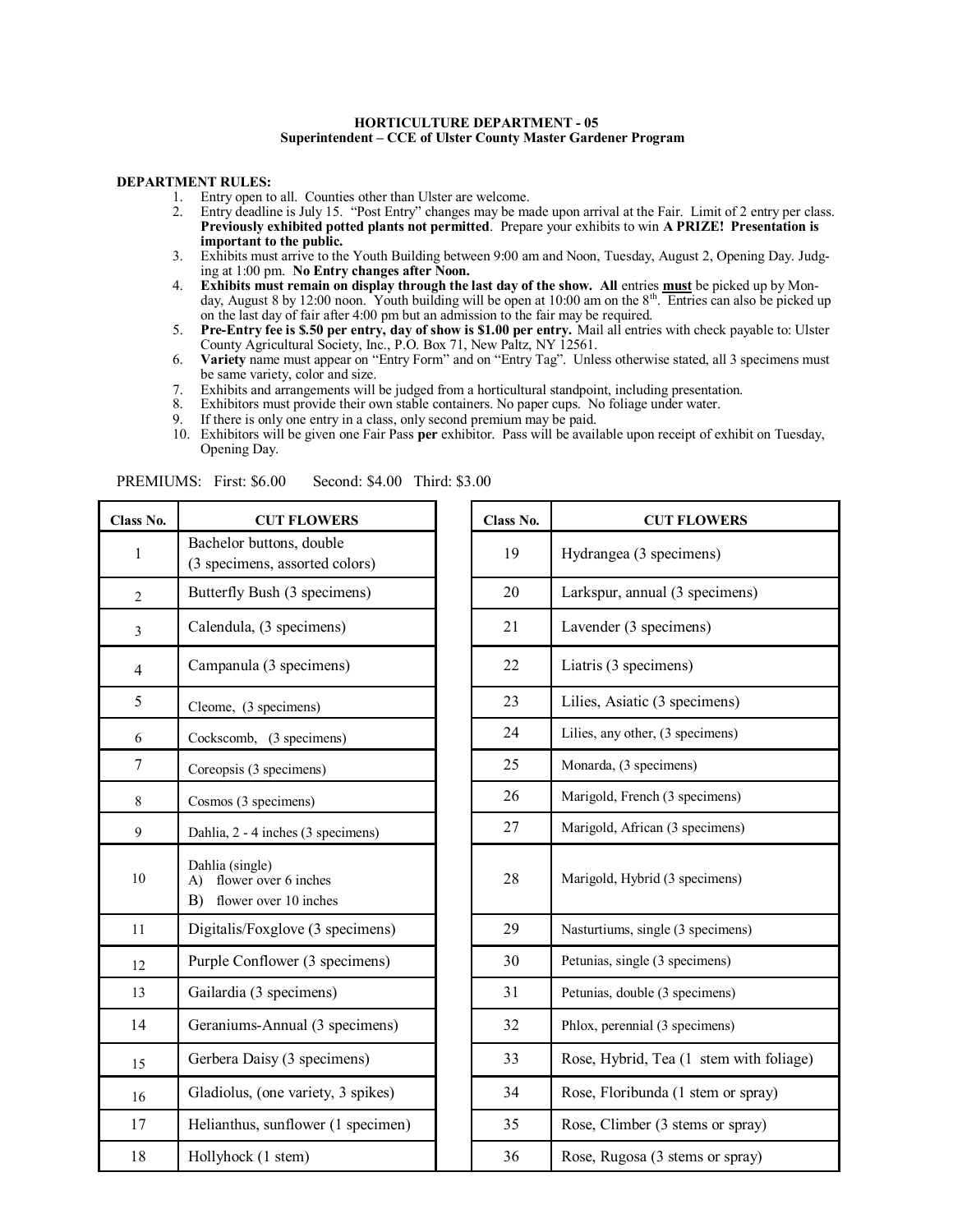## **Horticulture Department (Continued)**

| 37 | Any other rose not listed (3 stems or<br>spray)                                                                                                                                   | 55 | Cut flower arrangement—not to ex<br>24" in height, length, or width                                                 |
|----|-----------------------------------------------------------------------------------------------------------------------------------------------------------------------------------|----|---------------------------------------------------------------------------------------------------------------------|
| 38 | Rudebekia (3 specimens)                                                                                                                                                           | 56 | Cut flower arrangement-greater th<br>24" in height, length, or width                                                |
| 39 | Salvia (3 specimens)                                                                                                                                                              | 57 | Cut floral arrangement to be exhibi<br>8-12 oz. Mug, suitable for small tab<br>hospital room, or other small space. |
| 40 | Snapdragon (3 specimens)                                                                                                                                                          | 58 | Dried floral arrangement - not to ex<br>24" in height, width, or length.                                            |
| 41 | Strawflowers, not dried (3 specimens)                                                                                                                                             | 59 | Dried floral arrangement - greater than<br>height, width, or length.                                                |
| 42 | Sweet Peas (3 specimens)                                                                                                                                                          | 60 | Dried floral arrangement to be exhibite<br>12 oz. Mug, suitable for small table, ho<br>room, or other small space.  |
| 43 | Verbena (3 specimens)                                                                                                                                                             | 61 | Wildflowers - not to exceed 24" in<br>height, width, or length                                                      |
| 44 | Yarrow (3 specimens)                                                                                                                                                              | 62 | All Green (foliage only) - not to ex-<br>24" in height, width, or length                                            |
| 45 | Zinnia (3 specimens)                                                                                                                                                              | 63 | All White Flowers - not to exceed 2<br>height, length, or width                                                     |
|    | <b>FLOWER ARRANGEMENTS</b>                                                                                                                                                        | 64 | Zinnias - not to exceed 24" in heigh<br>length, or width                                                            |
| 46 | Table Centerpiece (Small under 12")                                                                                                                                               | 65 | Roses - not to exceed 24" in height<br>length, or width                                                             |
| 47 | Table Centerpiece (Large over 12")                                                                                                                                                | 66 | Roses—greater than 24" in height,<br>length, or width                                                               |
| 48 | Basket, small arrangement (under 12")                                                                                                                                             | 67 | 2022 Theme Arrangement - not to<br>ceed 24" in height, length or width<br>"Bee Beautiful"                           |
| 49 | Basket, large arrangement (over 12")                                                                                                                                              |    |                                                                                                                     |
| 50 | Arrangement in unusual container -<br>container to be 8" in height or less                                                                                                        |    |                                                                                                                     |
| 51 | Arrangement in unusual container -<br>container to be over 8" in height                                                                                                           |    |                                                                                                                     |
| 52 | Container Plant Grown for Foliage.<br>Inside pot diameter no more than 12"                                                                                                        |    |                                                                                                                     |
| 53 | Container Plant - Flowering.<br>Inside pot diameter no more than 12"                                                                                                              |    |                                                                                                                     |
| 54 | Window Box - Must contain at least<br>three varieties of plants artistically ar-<br>ranged. Judging will be based on eye<br>catching quality. Maximum length of<br>window box 30" |    |                                                                                                                     |

| 37 | Any other rose not listed (3 stems or<br>spray)                                                                                                                                   | 55 | Cut flower arrangement-not to exceed<br>24" in height, length, or width                                                         |
|----|-----------------------------------------------------------------------------------------------------------------------------------------------------------------------------------|----|---------------------------------------------------------------------------------------------------------------------------------|
| 38 | Rudebekia (3 specimens)                                                                                                                                                           | 56 | Cut flower arrangement-greater than<br>24" in height, length, or width                                                          |
| 39 | Salvia (3 specimens)                                                                                                                                                              | 57 | Cut floral arrangement to be exhibited in<br>8-12 oz. Mug, suitable for small table,<br>hospital room, or other small space.    |
| 40 | Snapdragon (3 specimens)                                                                                                                                                          | 58 | Dried floral arrangement - not to exceed<br>24" in height, width, or length.                                                    |
| 41 | Strawflowers, not dried (3 specimens)                                                                                                                                             | 59 | Dried floral arrangement - greater than 24" in<br>height, width, or length.                                                     |
| 42 | Sweet Peas (3 specimens)                                                                                                                                                          | 60 | Dried floral arrangement to be exhibited in 8-<br>12 oz. Mug, suitable for small table, hospital<br>room, or other small space. |
| 43 | Verbena (3 specimens)                                                                                                                                                             | 61 | Wildflowers - not to exceed 24" in<br>height, width, or length                                                                  |
| 44 | Yarrow (3 specimens)                                                                                                                                                              | 62 | All Green (foliage only) - not to exceed<br>24" in height, width, or length                                                     |
| 45 | Zinnia (3 specimens)                                                                                                                                                              | 63 | All White Flowers - not to exceed 24" in<br>height, length, or width                                                            |
|    | <b>FLOWER ARRANGEMENTS</b>                                                                                                                                                        | 64 | Zinnias - not to exceed 24" in height,<br>length, or width                                                                      |
| 46 | Table Centerpiece (Small under 12")                                                                                                                                               | 65 | Roses - not to exceed 24" in height,<br>length, or width                                                                        |
| 47 | Table Centerpiece (Large over 12")                                                                                                                                                | 66 | Roses—greater than 24" in height,<br>length, or width                                                                           |
| 48 | Basket, small arrangement (under 12")                                                                                                                                             | 67 | 2022 Theme Arrangement - not to ex-<br>ceed 24" in height, length or width<br>"Bee Beautiful"                                   |
| 49 | Basket, large arrangement (over 12")                                                                                                                                              |    |                                                                                                                                 |
| 50 | Arrangement in unusual container -<br>container to be 8" in height or less                                                                                                        |    |                                                                                                                                 |
| 51 | Arrangement in unusual container -<br>container to be over 8" in height                                                                                                           |    |                                                                                                                                 |
| 52 | Container Plant Grown for Foliage.<br>Inside pot diameter no more than 12"                                                                                                        |    |                                                                                                                                 |
| 53 | Container Plant – Flowering.<br>Inside pot diameter no more than 12"                                                                                                              |    |                                                                                                                                 |
| 54 | Window Box - Must contain at least<br>three varieties of plants artistically ar-<br>ranged. Judging will be based on eye<br>catching quality. Maximum length of<br>window box 30" |    |                                                                                                                                 |